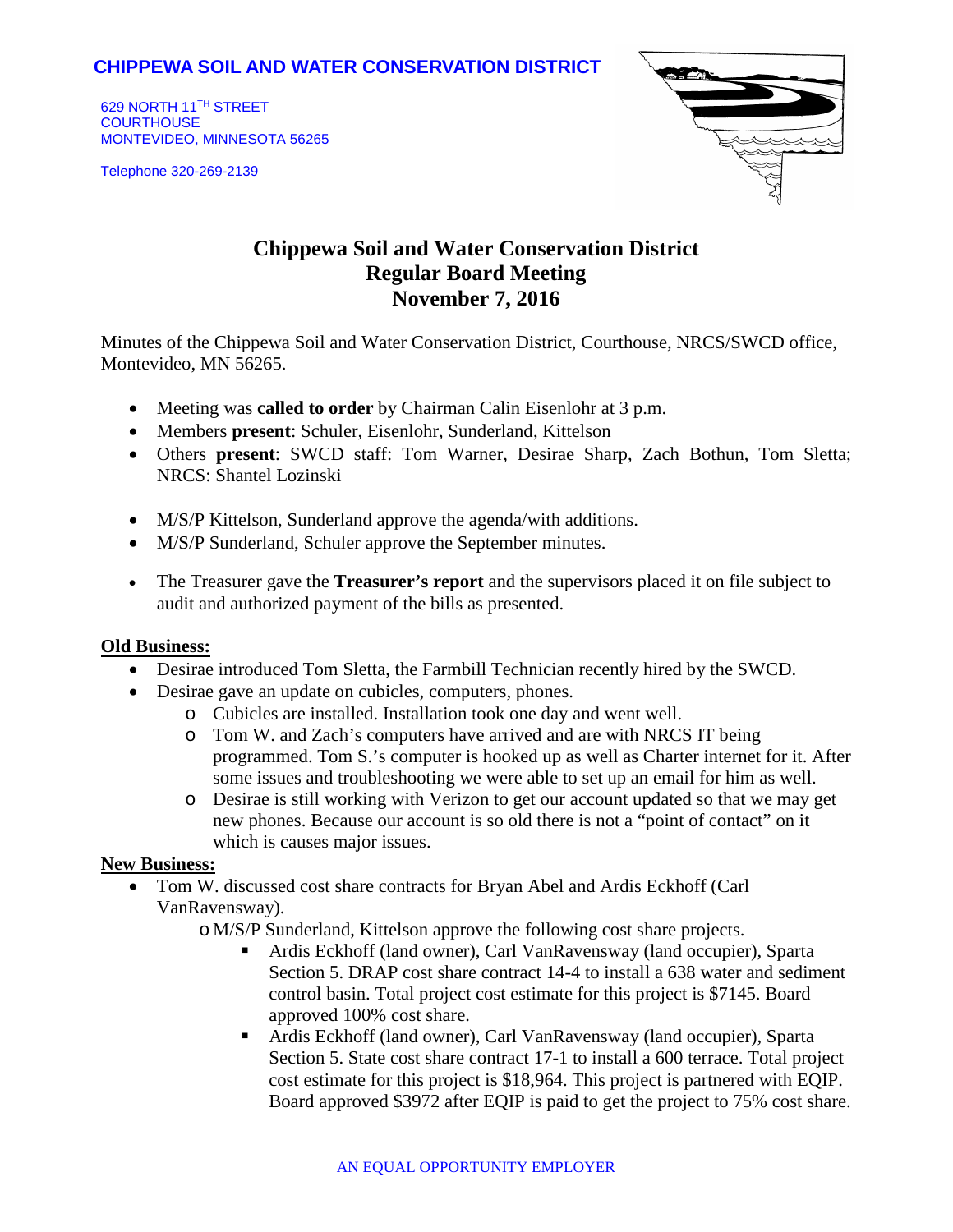## **CHIPPEWA SOIL AND WATER CONSERVATION DISTRICT**

629 NORTH 11TH STREET **COURTHOUSE** MONTEVIDEO, MINNESOTA 56265

Telephone 320-269-2139



- Bryan Abel, Sparta Section 20, state cost share contract 17-2 for a 380 field windbreak. Total project cost is \$1692.50. Board approved cost share of \$1269.38 or 75%.
- Tom W. noted that we may need to return some cost share funds.
- Desirae discussed an NACD membership letter and an MACDE membership letter.
	- o M/S/P Sunderland, Kittelson approve to become an NACD member at the \$775 level.
	- o It was decided to pass on the MACDE membership.
- Desirae discussed the renewal of our tree license. The tree license is based on the previous years gross sales. This year's license will cost \$350.
- SWCD staff discussed the need to increase some tree prices due to increases at the nurseries. It was decided that all potted trees would increase \$1.
	- o M/S/P Sunderland, Schuler approve to raise potted trees by \$1 each.
- Desirae noted the annual convention and discussed ideas for a conservationist gift. Three staff, three supervisors, and the conservationist of the year will be attending this year's annual convention December 4-6.
- Tom discussed letters from the City of Montevideo and the City of Maynard pertaining to well head protection areas.
- Desirae noted that health insurance for 2017 is increasing slightly by about 2%. Dental is changing to Delta Dental's premier policy and the plan will be decreasing \$5.05 per month.
- Copies of a proposed Data Practices Policy for Members of the Public and a proposed Data Practices Policy For Data Subjects were given to the board to review and make changes. Changes and approval of the policies will happen at a future meeting.
- Staff requested a clothing allowance for new meeting attire as well as field/office apparel. o M/S/P Sunderland, Schuler approve a \$175 clothing allowance per employee. Apparel will be bought and embroidered at Jim's Clothing as they already have our logo on file.

## **Tom W. reported:**

• Tom discussed his monthly activities that included but were not limited to: cost share work, BWSR Academy, site reviews for possible construction, surveying potential projects, Jordahl earthen diversion is complete, servicing drainage requests, received wetland bank plan concept document for ag bank site, working with MACCRAY superintendent about school project and getting a wetland delineation of site done, out in field looking at tree sites, drawing up plans/estimates, ordering trees, working with landowners to reseed a portion of their RIM site and read observation wells.

## **Zach Reported:**

• Zach discussed his monthly activities that included but were not limited to: ordering fall seed orders, writing tree plans for CRP, doing equipment maintenance, read observation wells, attented area II meeting, attended HCWP Cover Crop Field day, doing buffer wok with BuffCat tool. Working on seed and seeding proposals, CRP quotes and shapefiles, attached seed slinger to ATV and calibrated it, working on RIM easement work, did project surveying with Ross, did on site buffer measurements with landowners, has been training in